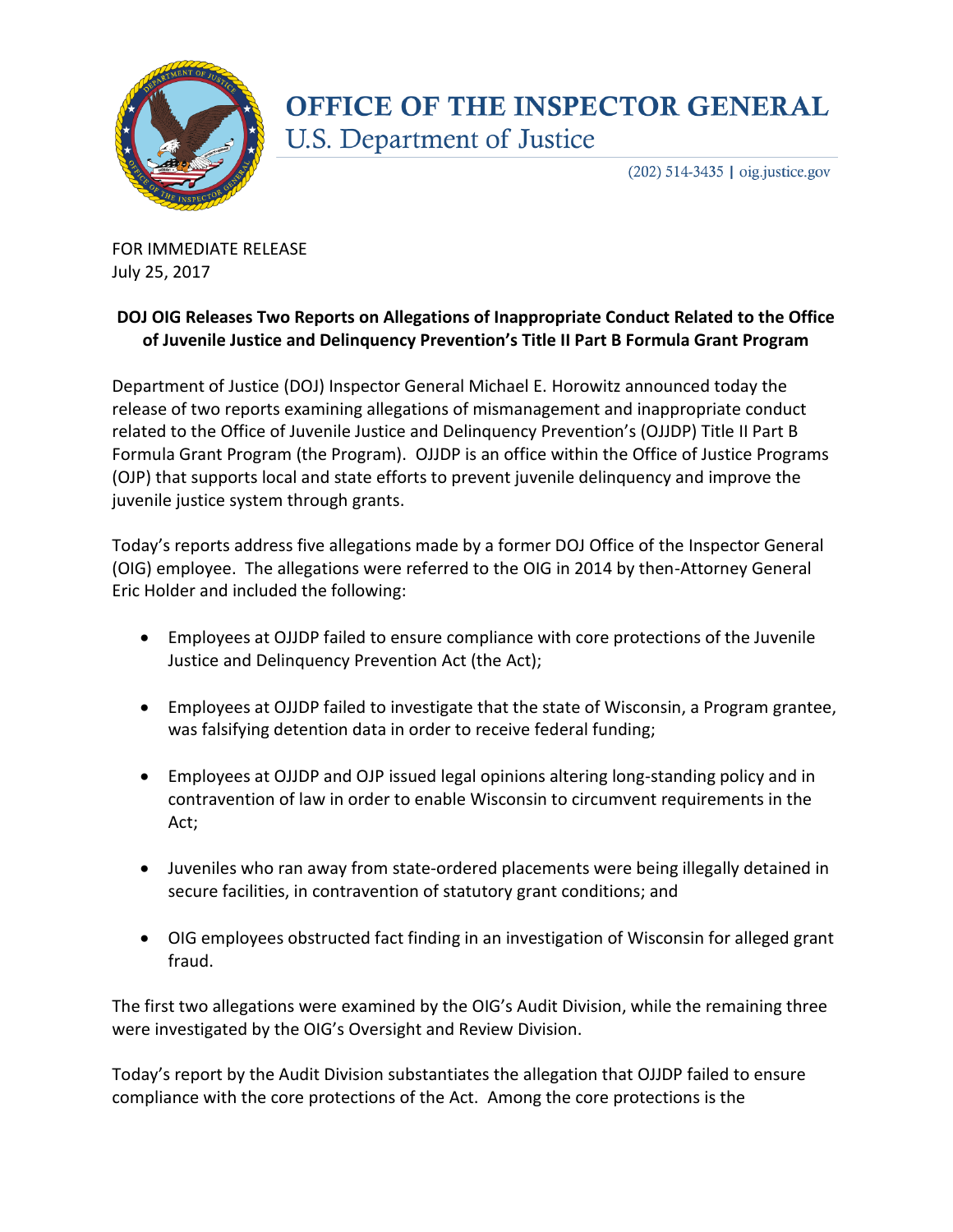Deinstitutionalization of Status Offender core protection, which is designed to ensure that juveniles who have committed "status offenses" — that is, offenses which are not criminal if committed by adults, such as running away — are not placed in secure detention or correctional facilities. However, we found that OJJDP did not routinely perform audits of states to test compliance with the Act, as required under federal regulations, nor did they have written procedures or criteria for state audit selections.

Additionally, in April 2015, the then-Assistant Attorney General for OJP testified before the U.S. Senate Judiciary Committee that OJJDP relied on outdated regulations that were inconsistent with the Act, used vague compliance standards, and had other long-standing problems. We found that as of January 2017, OJJDP was still in the process of finalizing updated policies and procedures to address these problems.

Regarding the second allegation, the Audit Division found no conclusive evidence that OJJDP managers or supervisors were aware of the allegation that Wisconsin was falsifying detention data in order to receive federal funding until the allegation was reported to the OIG in March 2008. We determined that although an OJJDP employee suspected that Wisconsin may have submitted fraudulent data as early as October 2007, that employee did not formally report the suspicions to OJJDP management. OJJDP management only became aware of the allegations after the employee reported them to the OIG.

Today's separate report by the Oversight and Review Division concludes that the remaining whistleblower allegations were unsubstantiated, but also identifies several areas where OJP can make significant improvements in its administration of the Act. Specifically:

- We found that the legal opinions in question were not written in order to enable Wisconsin to circumvent the requirements of the Act or for any other improper purpose. Rather, we determined that OJP attorneys reached their conclusions based on a good faith legal analysis of complex statutory provisions. We also found that attorneys advised OJJDP to inform all states about the content of the legal opinions through trainings and updates to OJJDP's Compliance Manual. Accordingly, because we did not find that the legal opinions were improper, we could not conclude that juveniles were being detained in contravention of statutory grant conditions as a result of those legal opinions.
- The areas where OJP can make significant improvements in its administration of the Act include clarifying OJP's guidance about the Valid Court Order (VCO) exception, which permits the secure detention of juveniles who have violated a valid court order; developing a process for notifying all states and other stakeholders about significant guidance related to the Act; and considering measures to enhance communication within and among OJP components.